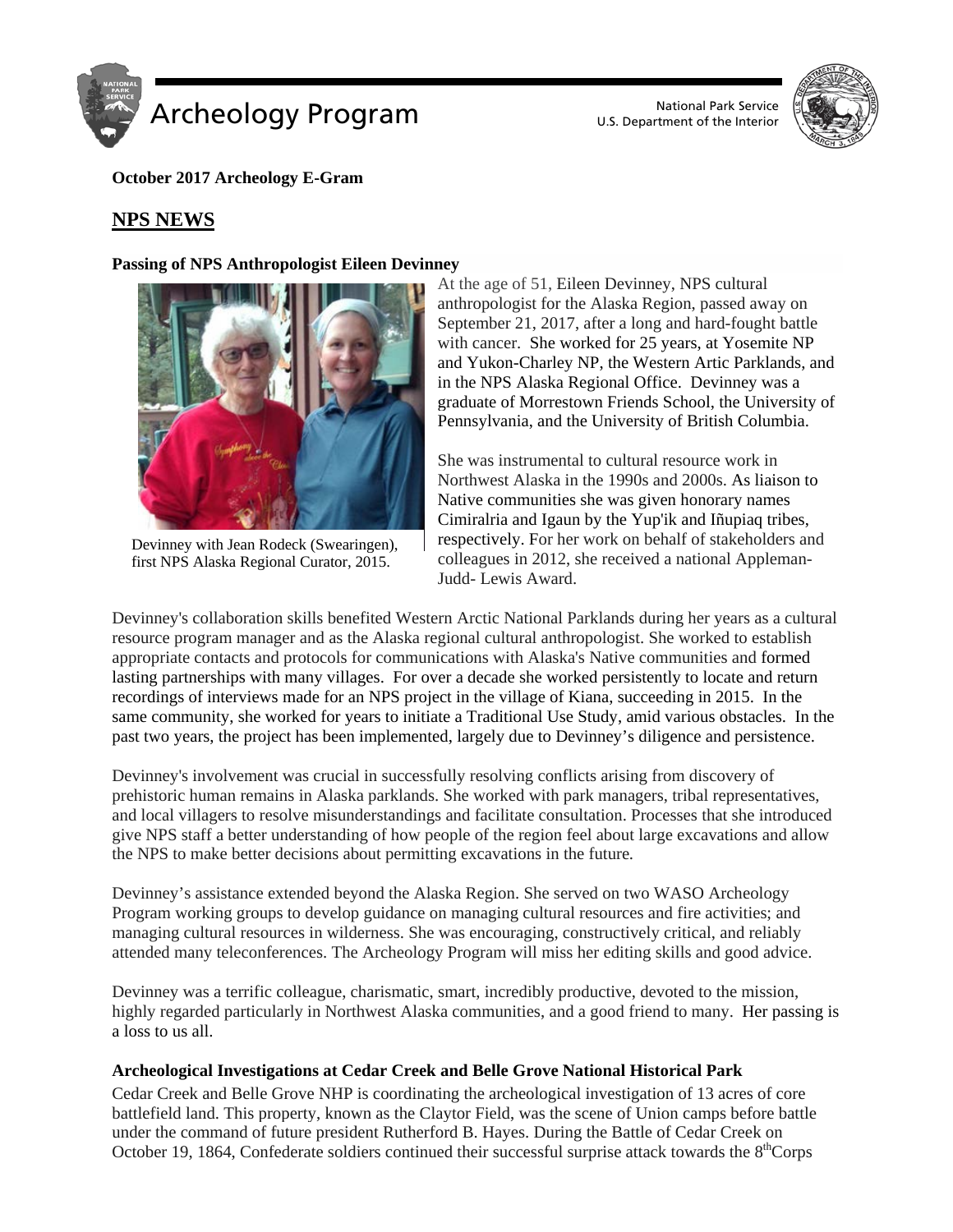camps. When fighting broke out in this field, Hayes's men attempted to stand their ground with support from the Union  $19<sup>th</sup>$  Corps.

The NPS is conducting the first ever archeological investigation of this portion of the battlefield, including magnetometry, shovel test pits, and excavations. Cultural Resource Associates was awarded the contract and began in October 2017. Preliminary work has already yielded artifacts that will help the park understand the history of this landscape, and inform future management decisions. Volunteers from the Archeology Society of Virginia are supporting the project by screening and metal detecting.



*by Karen Beck-Herzog*

Archeological Investigations at Cedar Creek and Belle Grove NHP

**Mississippi Residents Convicted for Illegally Searching and Removing Native American Artifacts** Matthew Arnold and Tyler Wilemon, of Booneville, Mississippi; Jackie Arnold, Sandra Arnold, and Melinda Arnold of Burnsville, Mississippi; and Robert Aguirre, of Corinth, Mississippi, were sentenced in U.S. District Court for illegally searching for and removing Native American artifacts from government land. Matthew Arnold was sentenced on September 29, 2017, by Judge Debra M. Brown after a guilty plea to six felony counts of excavating and removing archeological resources from public lands in violation of the Archaeological Resources Protection Act (ARPA). The investigation and charges arose out of the removal of Native American artifacts from U.S. ACE property along the Tennessee-Tombigbee Waterway in Tishomingo County, Mississippi. Matthew Arnold was sentenced to 20 months imprisonment for each count of conviction, to be served concurrently, followed by 1 year of supervised release. He was also ordered to pay \$41,551.49 in restitution for damage to the property.

Jackie Arnold and Melinda Arnold were sentenced on October 13, 2017, Tyler Wilemon was sentenced on September 28, 2017, and Sandra Arnold was sentenced on September 7, 2017, by Judge Brown following a guilty plea by each to one felony count of excavating and removing archeological resources from public lands in violation of ARPA. Jackie Arnold was sentenced to 15 months imprisonment and ordered to pay \$24,357.77 in restitution. Sandra Arnold was sentenced to 12 months imprisonment and ordered to pay \$18,626.53 in restitution. Wilemon was sentenced to 5 months imprisonment and ordered to pay \$7,164.05 in restitution. Each were sentenced to one year of supervised release following their term of incarceration. Melinda Arnold was sentenced to 5 years probation and ordered to pay \$28,656.20 in restitution.

Aguirre was sentenced on October 19, 2017, by U.S. District Judge Glen H. Davidson following a guilty plea to two felony counts of excavating and removing archeological resources from historic public lands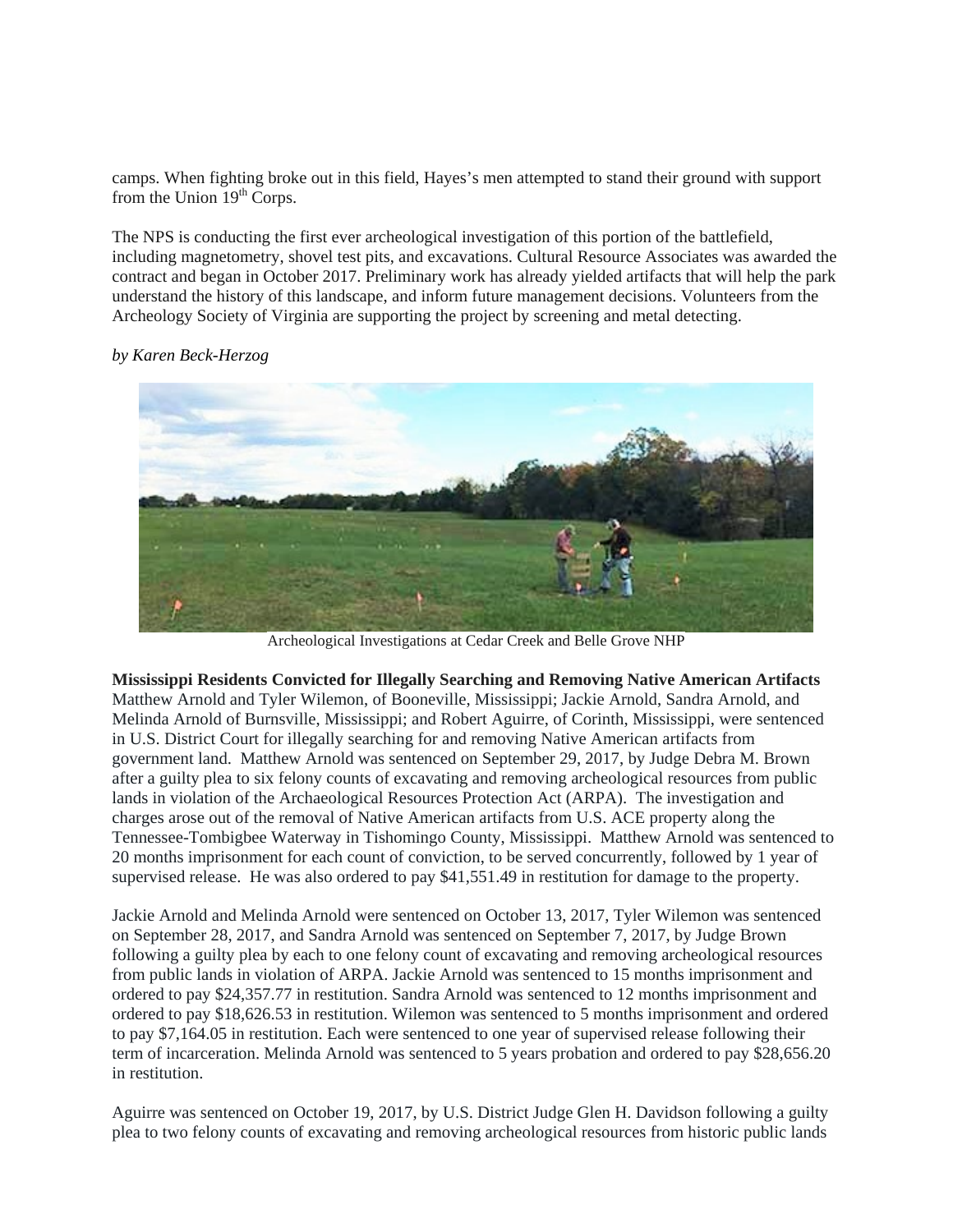in violation of ARPA. Aguirre was sentenced to two years probation and ordered to pay \$2,865.62 in restitution.

Two other defendants have plead guilty to similar charges and are currently awaiting sentencing.

This case was investigated by the U.S. Fish and Wildlife Service Office of Law Enforcement, and the U.S. ACE.

#### **Tlingit Cultural Items Return to Tribes**

Seven historic Tlingit pieces, in East Coast museums for decades, have been returned to southeast Alaska. Cultural resource specialist for the Central Council of Tlingit and Haida Indian Tribes of Alaska, Harold Jacobs, said the three helmets, two hats, headdress and beaded shirt are dated from the 1600s to about 1890. The cultural items were brought back to Alaska through the efforts of the council. They will be stored at NPS facilities, with access being granted to the Tlingit clans.

#### **Chaco Culture NHP Hosts Astronomy Festival**

The Fall Equinox sunrise alignment kicked off the Second Annual Astronomy Festival at Chaco Culture NHP, an International Dark Sky Park and UNESCO World Heritage Site. This year's three-day event, September 22-24, included special tours to a solar eclipse petroglyph site, a workshop with night sky photographer Stan Honda, talks about the effects of light pollution, night sky viewing, an indoor planetarium show, the premier of NPS short film *Starry Nights Over Chaco Culture NHP*, and a presentation about the 1878 total solar eclipse by author David Baron.

*by Hilary Grabowska* 

### **FEDERAL NEWS**

#### **Tribes Seek Reparation Over Destroyed Oregon Site**

Government lawyers asked a federal judge to dismiss a lawsuit filed by tribal elders who say a sacred site was destroyed to expand a highway near Oregon's Mount Hood. U.S. Justice Department attorney Ben Schifman said the elders were not substantially burdened by the expansion of U.S. 26 in 2008.



Carol Logan speaks during a hearing for a lawsuit over the destruction of a sacred site (Steven DuBois, AP Photo)

The Oregon Department of Transportation did not disturb wetlands that ran along the road and avoided a roadside tattoo parlor. But the agency didn't use that same caution when it came to The Place of Big Big Trees – a sacred site to the Klickitat and Cascade Indian tribes. There, the government bulldozed a centuries-old stone altar, cut down the sacred trees that surround the area and covered the whole thing with a dirt berm. Carol Logan, Confederated Tribes of Grand Ronde elder, has worshipped at The Place of Big Big Trees since she was a young girl.

Elders from Yakama Nation and the Confederated Tribes of Grande Ronde claim the Federal Highway Administration violated the Religious Freedom Restoration Act. Their attorney said the government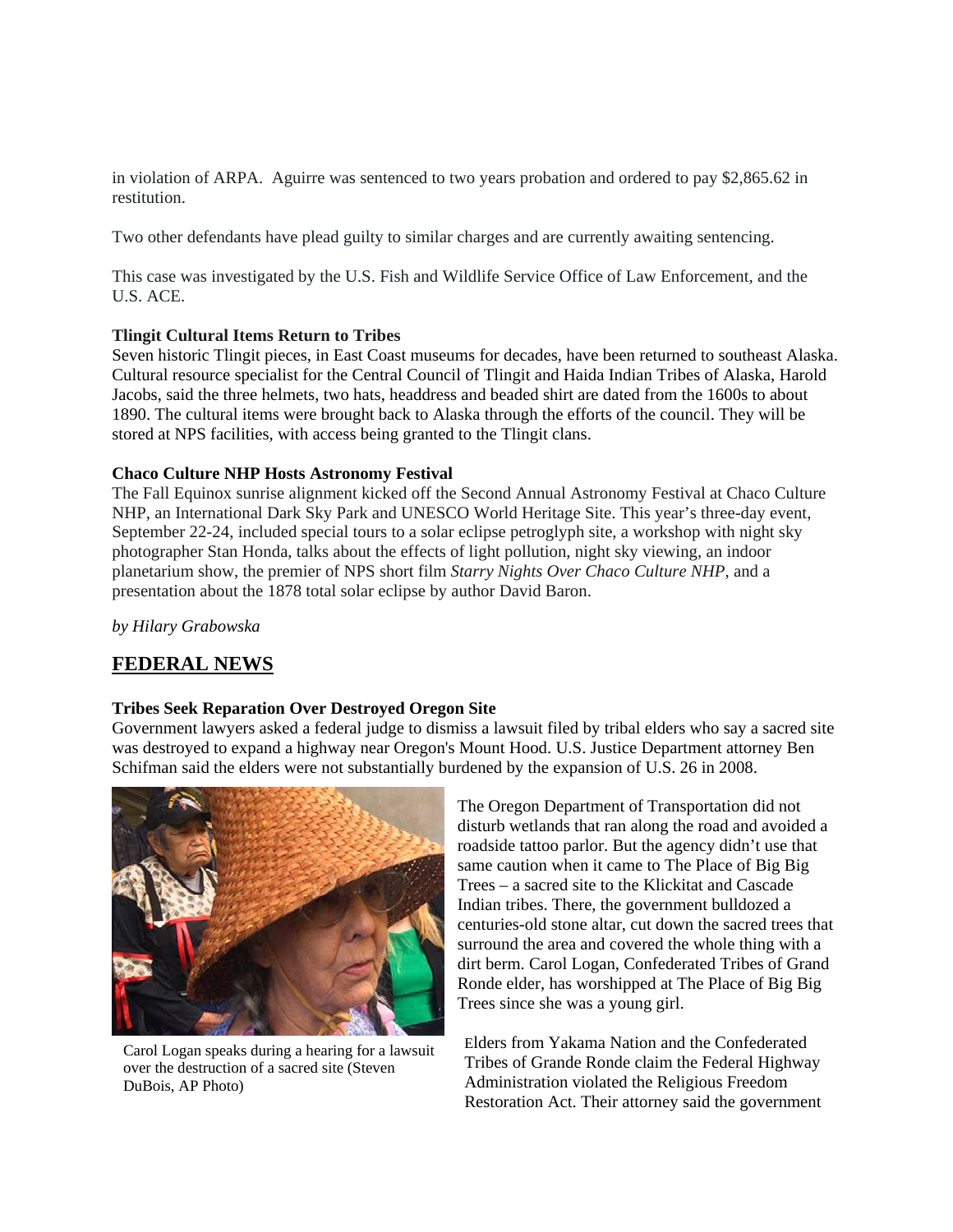could have widened the road without bulldozing a stone altar and medicinal plants. The tribes' attorney, Stephanie Barclay with the Becket Fund for Religious Liberty, said that the government had imposed a "substantial burden" on the tribes' ability to practice their religion.

The government filed a motion to dismiss the case, claiming it can legally do whatever it wants on land it owns. "Cases show that the federal government's use of its own property, as a legal matter, cannot constitute a substantial burden," AUSA Reuben Schifman told U.S. Magistrate Judge Youlee Yim You.

The tribes aren't asking for money. Instead, they want the return of the rocks that made up their altar, replanting of trees and medicinal plants and an interpretive sign describing the significance of the spot. Schifman told Judge You those remedies are impossible. He said the government doesn't know where the sacred rocks are, and that highway maintenance would prevent the creation of a new sacred site. "Plaintiffs want an altar erected where ODOT may be mowing or otherwise landscaping," he complained.

Judge You asked "So you're saying it could be a problem because it could interfere with ODOT's potential landscaping of the area?" her incredulous tone drawing laughter from the packed gallery. She will decide whether the case filed nine years ago moves forward. If You finds for the tribes on the substantial burden question, she will next determine whether the government could have completed its project without disturbing the sacred site. She did not indicate when she will rule.

*From story by Karina Brown, Courthouse News*



**The Federal Archeologist's Bookshelf: Sand Creek Massacre Books – A Must-Read for Cultural Resource Specialists!**

**Finding Sand Creek: History, Archeology and the 1864 Massacre Site** by Jerome A. Green and Douglas D. Scott, University of Oklahoma Press 2004

**A Misplaced Massacre: Struggling Over the Memory of Sand Creek** by Ari Kelman, Harvard University Press 2013

### **Sand Creek Massacre Project, Volumes 1 and 2** prepared by National Park Service 2000

The efforts to establish the Sand Creek Massacre NHS holds a mystery as compelling as any offered by Masterpiece Theater and the best of BBC. The story is even more intriguing because it is true. At the same time, it is a morality tale, demonstrating unintended consequences of actions of people trying to do the right thing, yet needing to respond to deadlines and political pressure, all the while being oblivious to cultural cues that they are being offensive. The history of Sand Creek NHS should be required reading for every NPS cultural resource specialist. It is a story of how things nearly went very wrong, and then went right.

At the heart of the mystery was the need to accurately identify the location of the horrific events of November 29, 1864, when troops, led by Colonel John Chivington, attacked and killed many Cheyenne and Arapaho people who were camped along Sand Creek, in present-day Colorado. Legislation proposed by Colorado Senator Ben Whitehorse Campbell (whose life is another riveting story) and passed in 1998, authorized a special resource study to examine the suitability of a park unit to memorialize the sacrifices and losses suffered by the Cheyenne and Arapaho. Then-NPS Associate Director for Cultural Resources Kate Stevenson stipulated that the exact location of the site was to be identified before the site was established. The NPS had recently been assigned the care, and attendant responsibilities, of Charles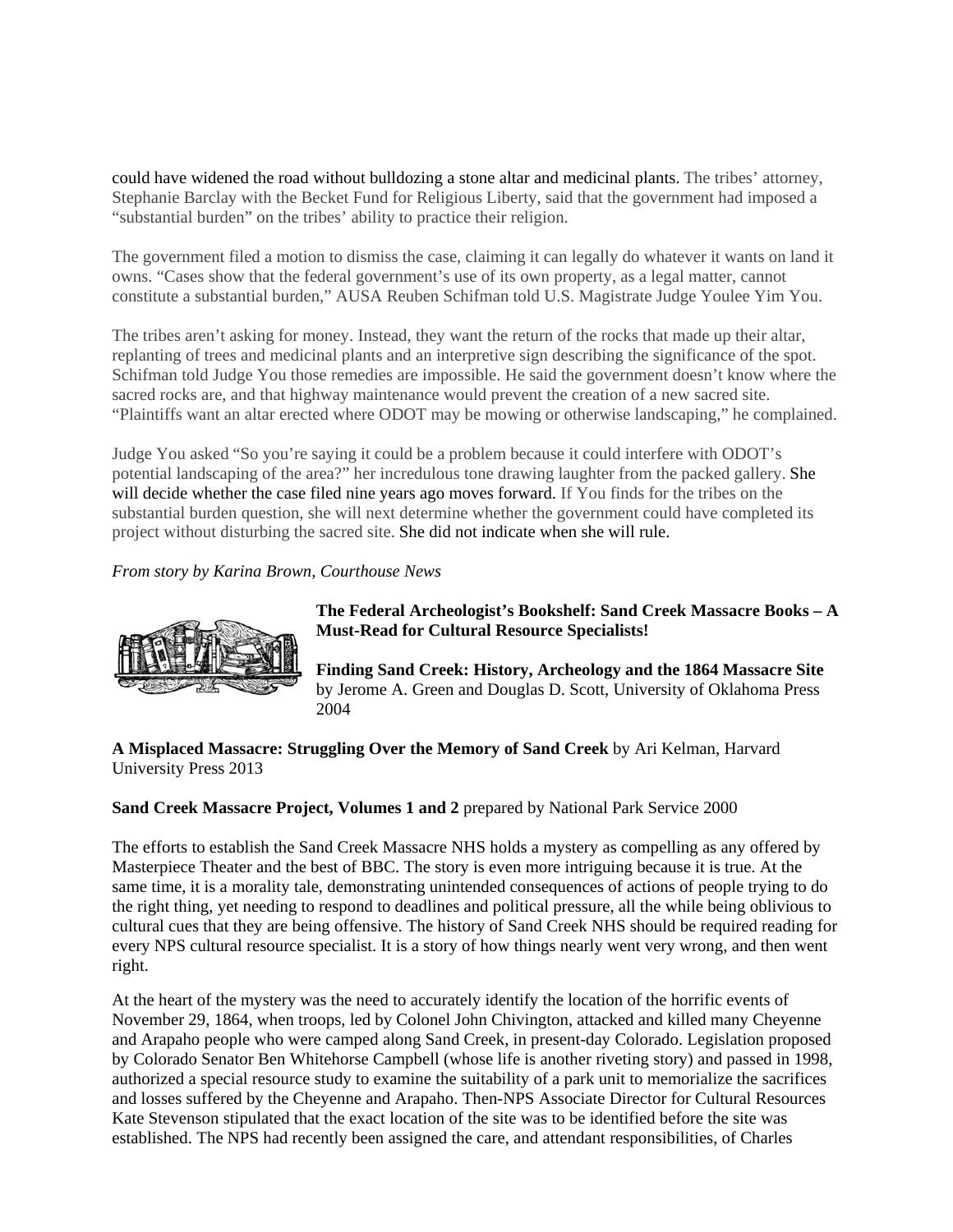Pinckney NHS, but the purported residence of the signer of the Declaration of Independence was built in the 1800s, subsequent to Pinckney's sale of the property. Stevenson did not want to see the NPS embarrassed again and was taking no chances. The location of the massacre would also inform the extent of the historic site, so it was an issue that could not be ignored.

In the end, the NPS was unable to choose between competing interpretations for the location of the massacre. The development team acknowledged that each source of information – archeological, historical, and traditional – was legitimate. On April 28, 2007, Sand Creek NHS was established, and the boundaries were configured in such a way as to accommodate all the narratives. This compromise was prescient as, after the park unit was established, the mystery of the massacre location was resolved in such a way that all narratives were integrated into a single coherent interpretation. In an unexpected twist to the story, a park volunteer (a retired criminal investigator) found new evidence to reconcile the data.

While there are many books and reports about the 1864 event, we are lucky to have three encompassing the 1990s establishment of the park unit. Which to read first? The *Sand Creek Massacre Project* (Volumes I and II) consists of a longer site location study and a shorter special resource study (a standard report when contemplating a new park unit) and Environmental Assessment (required for NEPA compliance). Compiled by NPS staffer Christine Whitacre, the site location study methodically recounts the history of the project - the team, the timeline, the archival sources, the activities, the oral histories - in such a way that the reader can comprehend the priorities compelling historians, archeologists, and Native American oral historians to offer conflicting site locations for the camps that were attacked that infamous November day.

Beginning with the historical documentation gives the authors an opportunity to orient the reader to the physical landscape and subtle landmarks that made locating the camp site so elusive. The NPS historians consulted many sources but placed special emphasis on the map prepared by Samuel Bonsall, in 1868, after he accompanied Lieutenant General W.T. Sherman on a tour through eastern Colorado. The map, mislaid until 1996, when it was discovered in the Chicago branch of the National Archives, is a standard strip map and journal that is "the most important document yet located to convincingly posit the [location of the] site…" (NPS 2000:44).

The NPS historians prioritized the Bonsall map over the maps of George Bent. Bent had a Euroamerican father and Cheyenne mother and was himself a survivor of the Sand Creek massacre. (His life was the model for the book and movie *Little Big Man*). The NPS team gave his maps less importance because they were compiled 40 years after the event and because of the way that they were drawn. The historians determined that George Hyde, with whom Bent collaborated, had traced the bed of Sand Creek from an inaccurate USGS map and sent it to Bent to inscribe landmarks and events. Bent did the best that he could, but mapping his memories onto an erroneous and misleading map produced one that was at odds with Bonsall's map. Cheyenne and Arapaho historians prioritized the Bent map from a Native American eye witness as providing the most accurate description of the location, which put them at odds with NPS historians.

Other details were provided by the oral history projects Excerpts from oral histories included in the project were unbelievably moving. One informant explained that people identified themselves by their geographic origin, and as a descendent of one or more massacre survivors. Imagine meeting a Vietnamese person who identified themselves as being from Saigon and a descendent of the My Lai Massacre.

Another oral history, the story of Singing Under Water Moss, was told *in the first person.* It sent shivers down my back to read words describing what she saw that day in November 1864 that were memorized verbatim by her children and grandchildren. The oral histories, in their immediacy, demonstrated the continued importance of Sand Creek to living communities.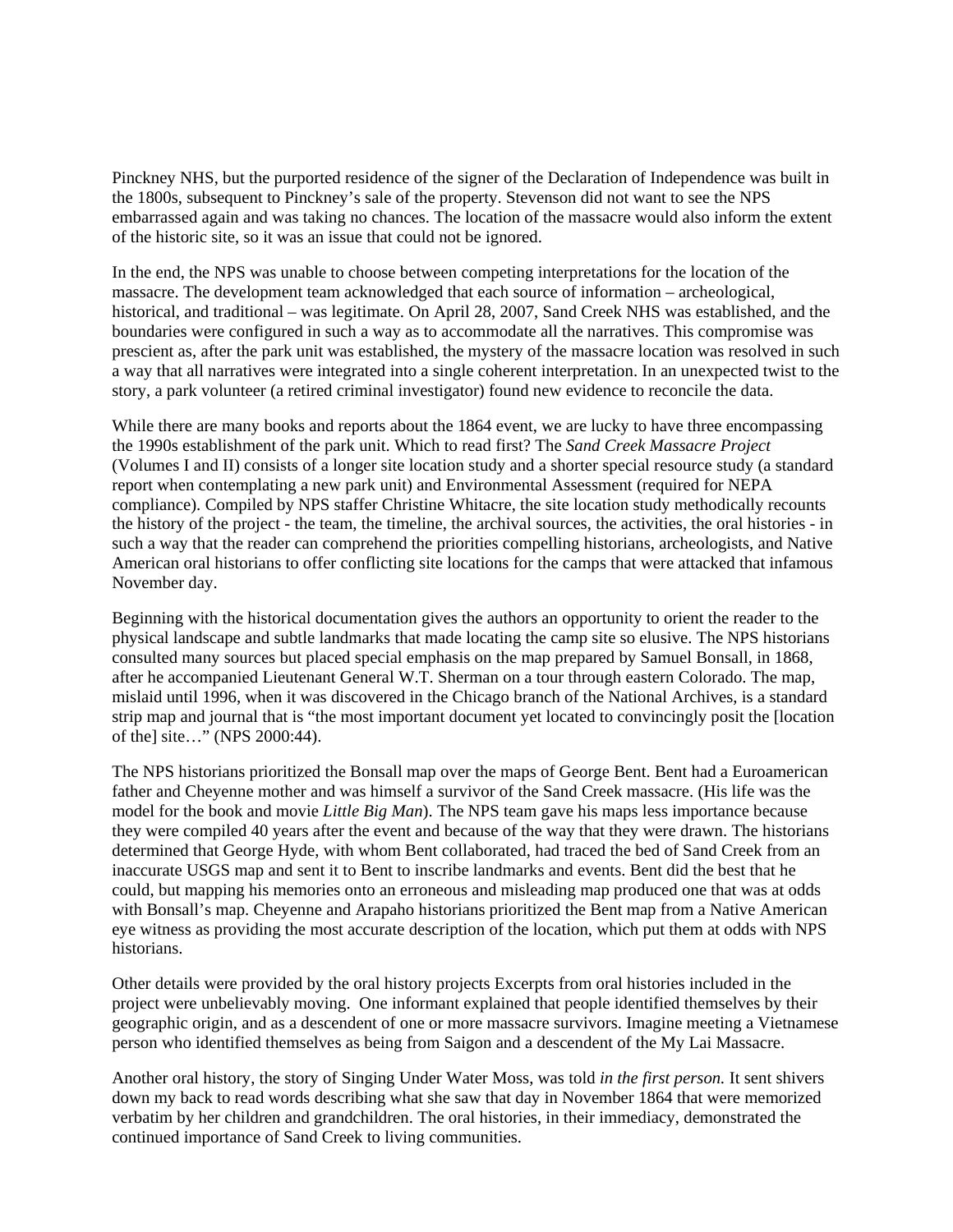The archeology section of the site location study is amplified in *Finding Sand Creek.* Authors Jerome Green and Douglas Scott methodically review archival locational information, describe their research methodology, and detail results. The identification of particular types of munitions, specifically mountain howitzers that were used in Colorado only at the Sand Creek massacre, demonstrated to Green and Scott that the site had been located. The archeological site location constructed through archeology did not agree with either the Bonsall map or the Bent map, which put the archeologists at odds with both Native and NPS historians.

*A Misplaced Massacre* (which won six literary awards) competes with the site location study for being the first book that you should read. While Whitacre's volume is a straightforward timeline, the Kelman volume loops around from present to past and back again to provide context and backstory. He explains why the NPS insisted on establishing an accurate location for the massacre. He also discusses points at which the whole project nearly derailed because of bad timing, poor communication, and unwarranted assumptions, things that Whitacre, understandably, could not include but which are issues that every cultural resource specialist should be sensitive to.

Kelman observed interactions between archeologists and descendants of survivors of the massacre during the metal-detecting sessions. When the archeologists identified metal domestic debris mingled with bullets and exploded shell fragments, they were jubilant, concluding that they had found the site. Kelman describes the effect this had on massacre descendants, who were outraged at the scientists' arrogance and offended by the lack of sensitivity in the presence of a killing ground. The archeologists also compounded insensitivity by announcing they had found the massacre site even before the oral history project was concluded and Native historians had assessed their own findings. It is a good case study for archeologists to read, especially archeologists who work on battlefields.

Locating the Sand Creek Massacre site is a compelling story, but one that can't be appreciated by reading just one book. In any order, these three volumes will give you a good sense of the historiography of the site, the efforts to memorialize it, and the context for people's actions. If you decide to read *A Misplaced Massacre* first, do yourself a favor and don't, DON'T, read the epilogue until you are done with the other volumes. Trust me on this; you will be glad that you did. It vindicates reliance on science, oral history, and archival research. It rewards the participants for adhering to their beliefs and sources of reality. It celebrates the NPS team who respectfully accommodated all interpretations of the site history; they all turned out to be true.

Together, these volumes provide the context and detail to understand a complex project with many moving parts. As the NPS expands and moves forward in time, the agency will no doubt be tasked with new studies as controversial and complex. The Sand Creek Massacre Project team, through their ethical and respectful decisions, have set a high bar.

### *By Karen Mudar*

## **GRANTS AND TRAINING**

### **SRI Announces Coalition for Archaeological Synthesis Offers Grants**

The SRI Foundation has launched a new initiative, the Coalition for Archaeological Synthesis (CfAS). The goal of the Coalition is to foster synthetic research on social science questions whose answers will have important implications for addressing contemporary social issues. The CfAS synthesis projects will proceed through repeated, intensive meetings of self-organized, multi-disciplinary working groups focused on particular synthetic topics, a model pioneered and proven by the National Center for Ecological Analysis and Synthesis (NCEAS).